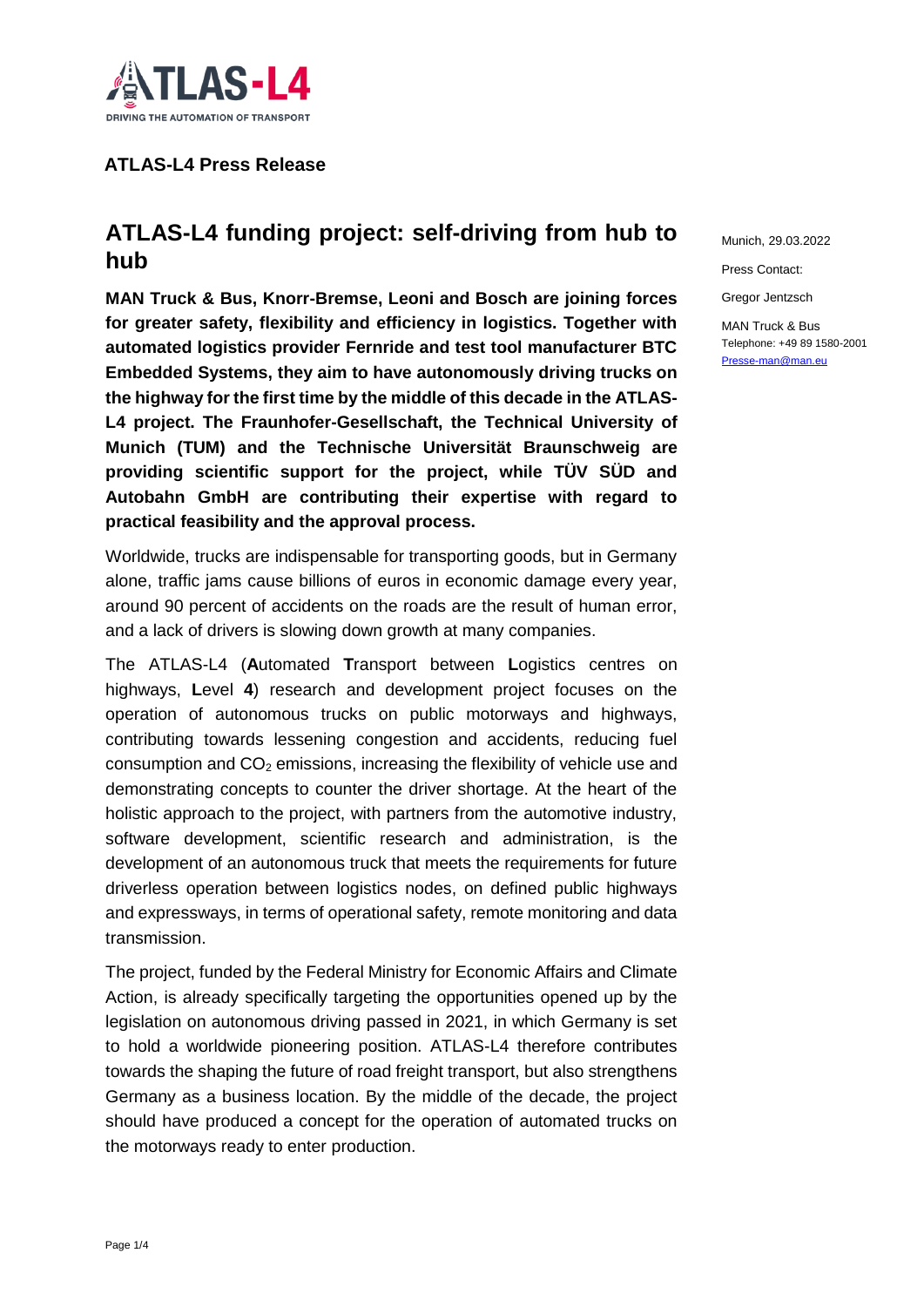### **Comments from the project partners**

## **MAN Truck & Bus SE**

"For MAN, ATLAS-L4 is an important step on the path towards hub-to-hub automation, with which we are already looking towards future series applications for Logistics 4.0. Having the extensive competence of the partners in the ATLAS-L4 project on board is an invaluable advantage with regard to the high demands on safety and operational suitability placed on a future self-driving-truck," says Dr. Frederik Zohm, MAN Truck & Bus executive board member responsible for research and development.

## **Knorr-Bremse Commercial Vehicle Systems**

"We are very much looking forward to working with our project partners to develop highly-automated trucks by the middle of this decade with the aim of meeting market demands. As part of this project, Knorr-Bremse is in charge of all aspects surrounding the redundant braking system architecture – including a safety concept. This enables the safe and economical operation of Level-4-commercial-vehicles and provides consistently safe braking and control in any situation," says Dr. Jürgen Steinberger, Member of the Management Board at Knorr-Bremse Commercial Vehicle Systems.

## **Leoni AG**

"We are tremendously pleased to be embarking on this ground-breaking project with our partners. The results will provide essential insights into the safe implementation of highly automated driving and will help us to develop safe systems for new types of mobility," explains Walter Glück, CTO of Leoni's Wiring Systems Division.

#### **Robert Bosch Automotive Steering GmbH**

"Coupled with the skill of our project partners, the ATLAS-L4 project offers us the opportunity to develop steering systems for fully self-driving commercial vehicles. This has enabled us to tackle challenges such as durability and safety at an early stage of our steering system product development. Together, we are defining the standards for self-driving commercial vehicles," explains Jennifer Endres, Head of Development, Robert Bosch Automotive Steering.



# BORGH Invented for life

**LEONI** 

#### **KNORR-BREMSE**  $(\mathbf{C})$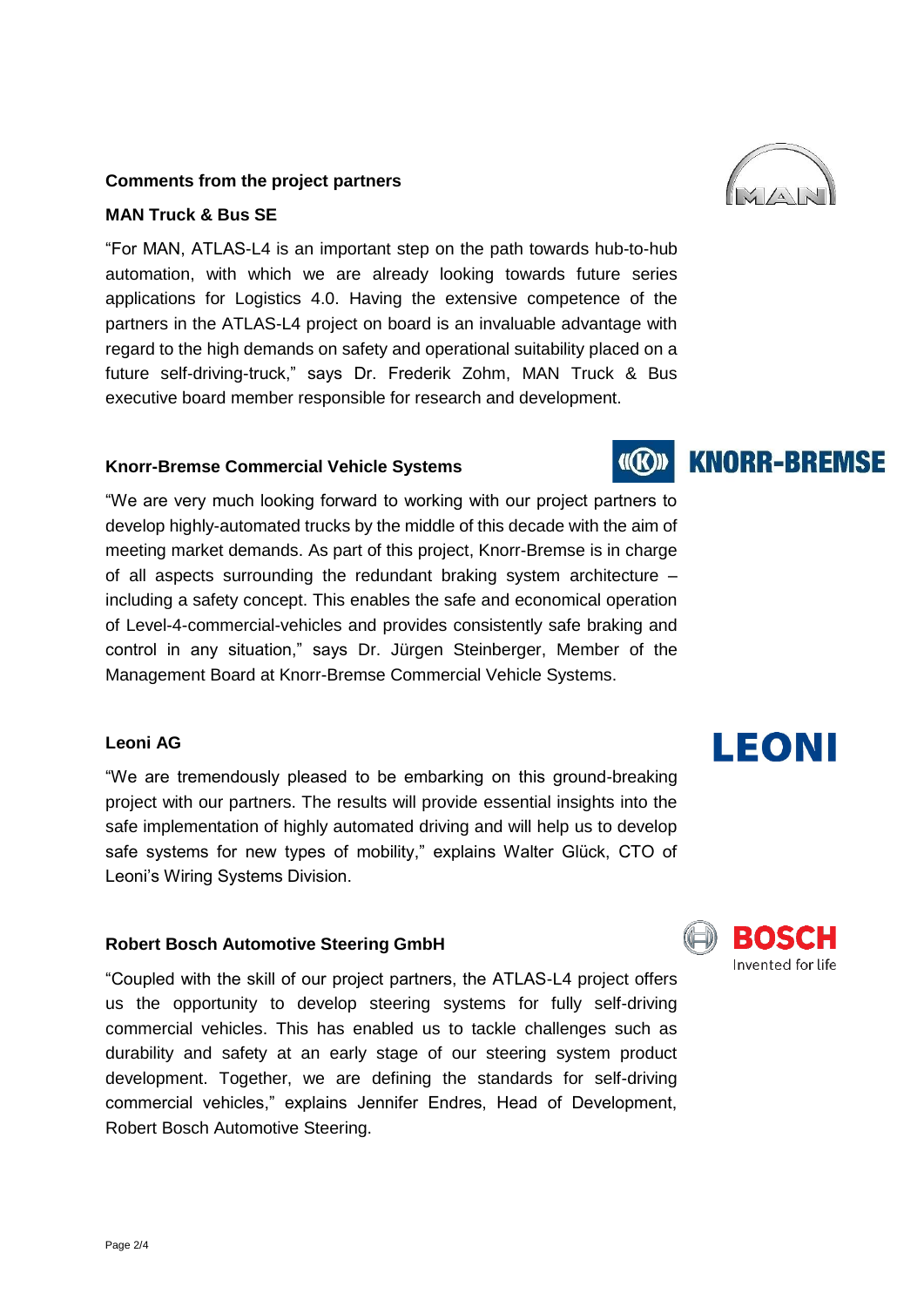#### **Fernride**

"We are very pleased to be working with such well-known partners to bring automated trucks to our streets. Fernride's platform technology makes it possible to remotely control a truck during trials or provide operator assistance to an automated vehicle at any time. Fernride guarantees constant availability and safe operation of autonomous trucks in all driving situations and can also meet the legal requirements concerning 'technical supervision'. Together, we will drive logistic's automation forward with ATLAS-L4," believes Hendrik Kramer, co-founder and CEO of Fernride.

#### **BTC Embedded Systems**

"As a manufacturer of premium tools for software development and testing in the automotive sector, BTC Embedded Systems sees ATLAS-L4 as a tremendous opportunity to work closely with MAN and other partners to establish simulative, scenario-based testing in cloud-based environments as an efficient and effective solution for the overall vehicle verification and safety validation of self-driving vehicles," says Dr. Udo Brockmeyer, board chairman of BTC Embedded Systems.

## **Fraunhofer Institute for Applied and Integrated Security AISEC**

"To bring fully automated trucks safely to the motorway, they must be comprehensively protected against cyber-attacks such as unauthorised remote access. With ATLAS-L4, we want to ensure that security is an integral part of any autonomous truck and is taken into consideration throughout the entire product lifecycle," says Prof. Dr. Claudia Eckert, Director of the Fraunhofer AISEC.

### **Technical University of Munich, Institute of Automotive Technology**

"The ATLAS-L4 project enables us to translate our research findings in the fields of automated and teleoperated driving into near-series reality. Together with our partners from scientific research and industry, we are making a major contribution towards resource-efficient and cost-effective mobility for the future with ATLAS-L4," says Prof. Dr. Markus Lienkamp, Technical University of Munich.

## embedded **BTC**